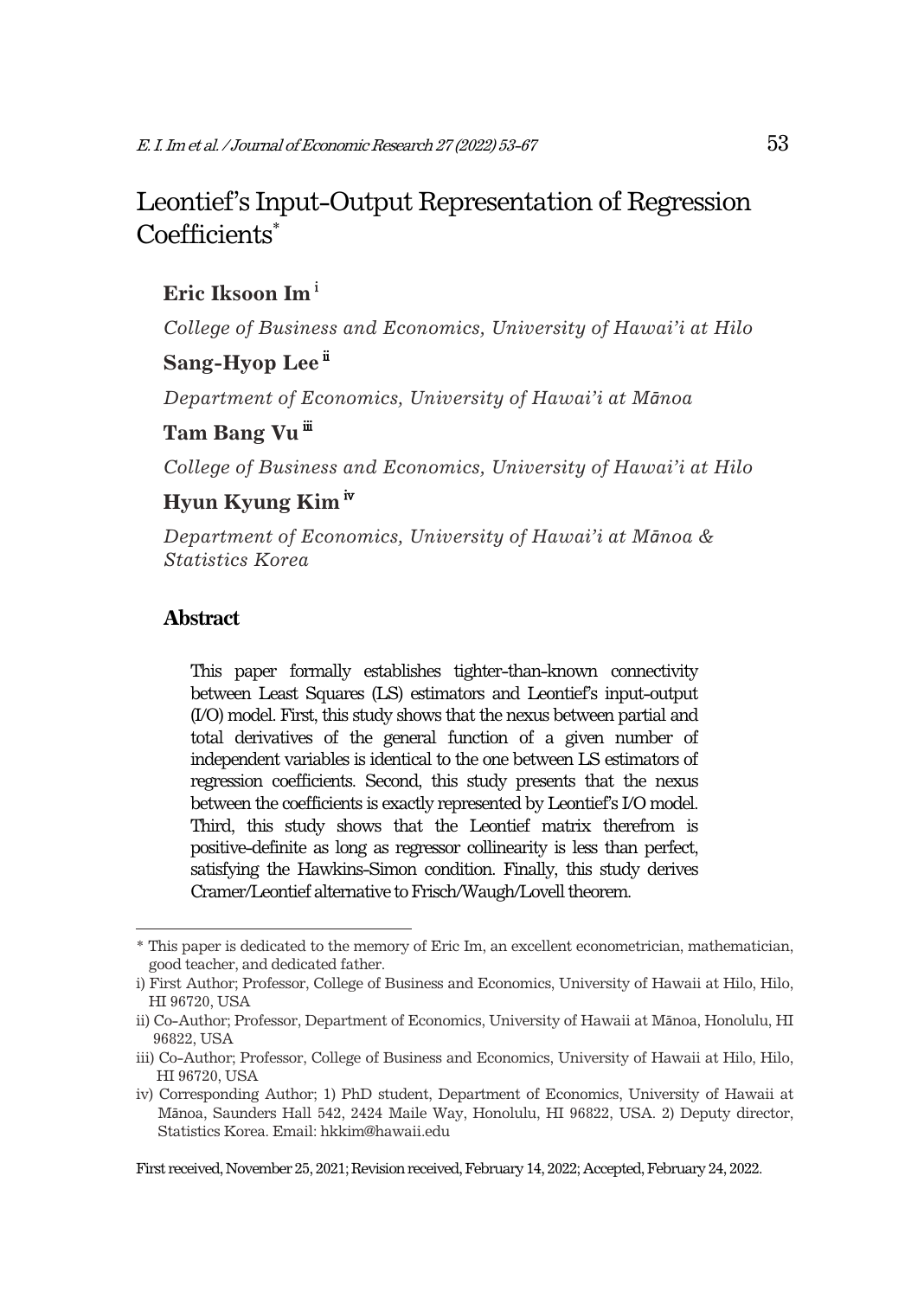*Keywords*: Cramer/Leontief theorem; Frisch/Waugh/Lovell theorem; Hawkins-Simon condition; Leontief's input-output (I/O) model; Shadow coefficients

*JEL Classification*: C67, C01, C19

# 1 Introduction

This study formally establishes tighter-than-known connectivity between Least Squares (LS) estimators and Leontief's input-output (I/O) model. The I/O methodology proposed by Leontief (1936) is used to show the net effects of final demand on the output, which means the I/O matrix shows the marginal effects. (Massón-Guerra, 2008) We note this implication in terms of the connectivity with the estimator. Even though this implication has been understood, there has not been a formal discussion that establishes the theoretical connection between the two separate approaches in previous literature. We establish this connection more theoretically in this study.

First, we show that the nexus between partial and total derivatives of the general function of a given number of independent variables is identical to the one between LS estimators of regression coefficients. Second, we present that the nexus between the coefficients is exactly represented by Leontief's I/O model (Leontief, 1951). The multiple regression coefficients and their simple counterparts correspond to the output vector and primary input vector, respectively. Third, we show that the Leontief matrix therefrom is positive definite as long as regressor collinearity is less than perfect, satisfying the so-called Hawkins-Simon condition (Hawkins and Simon, 1949). Finally, we derive Cramer/Leontief theorem alternative to Frisch/Waugh/Lovell theorem.

The remainder of the paper is structured as follows. Section 2 proves the key points listed above. Section 3 presents our results summarizing the substantiated points in terms of theorems and corollaries before concluding this study in Section 4.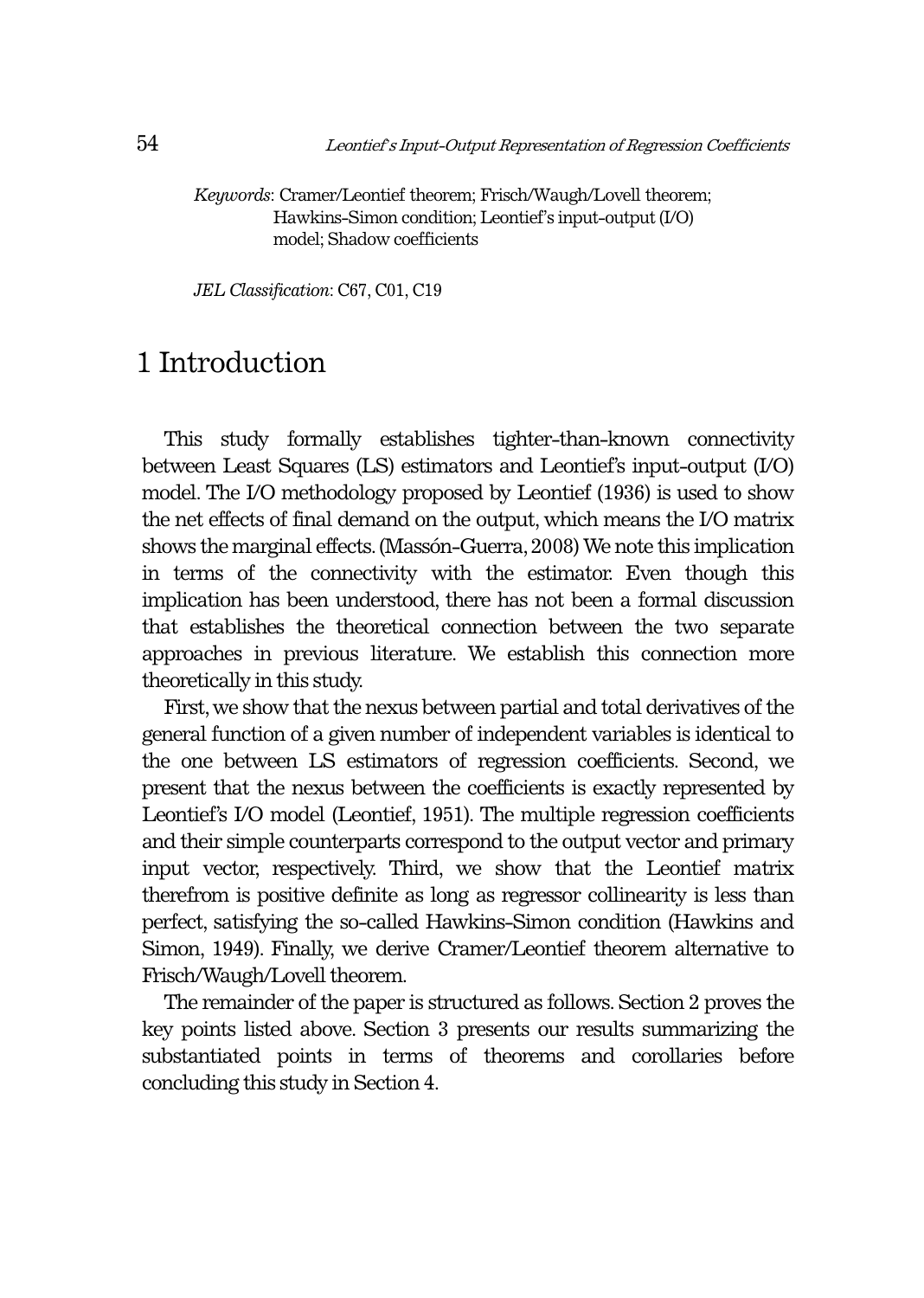## 2 Proof Methodology

#### 2.1 Partial Effect of Independent Variables on Dependent Variable

In the simple case of a differentiable function depending explicitly on multiple independent variables, such as  $Y = f(X_1, X_2, \dots, X_K)$ , we do have total derivatives with respect to the variable  $X_k$ :

$$
\frac{dY}{dX_k} = f_1 \frac{dX_1}{dX_k} + f_2 \frac{dX_2}{dX_k} + \dots + f_k \frac{dX_k}{dX_k} + \dots + f_{K-1} \frac{dX_{K-1}}{dX_k} + f_K \frac{dX_K}{dX_k} = f_k + \sum_{l=1}^{K} \frac{dX_l}{dX_k} f_l \tilde{\delta}_{kl}
$$
\n(1)

where  $f_k \equiv \partial Y / \partial X_k$  and  $\delta_{kl} \equiv 1 - \delta_{kl}$  (k, l = 1, 2, …, K) with  $\delta_{kl}$ denoting Kronecker delta.

Rewriting (1) for  $f_k$  yields

$$
\frac{dY}{dX_k} = f_k + \sum_{l=1}^{K} \frac{dX_l}{dX_k} f_l \tilde{\delta}_{kl} \iff f_k = \frac{dY}{dX_k} - \sum_{l=1}^{K} \frac{dX_l}{dX_k} f_l \tilde{\delta}_{kl} \tag{2}
$$

Equation (2) shows that the partial effect of each independent variable on the dependent variable,  $f_k$ , is divided into two parts: (1) its total effect on the dependent variable,  $dY/dX_k$ , and (2) net of its indirect partial effects on the dependent variable through other independent variables on the dependent variable,  $\sum_{l=1}^{K} (dX_l/dX_k) f_l \tilde{\delta}_{kl}$ .

### 2.2 Rudimentary Scalar Derivation of Multiple Regression **Coefficients**

The rudimentary scalar derivation of LS estimators of multiple regression coefficients with no calculus and no matrix is limited almost exclusively to the bivariate case as in Ehrenberg (1983). The algebraic workout is increasingly laborious as the number of regressors increases, therefore normally circumvented by turning to calculus and matrix. However, we push it forward for its unique merit until we arrive at an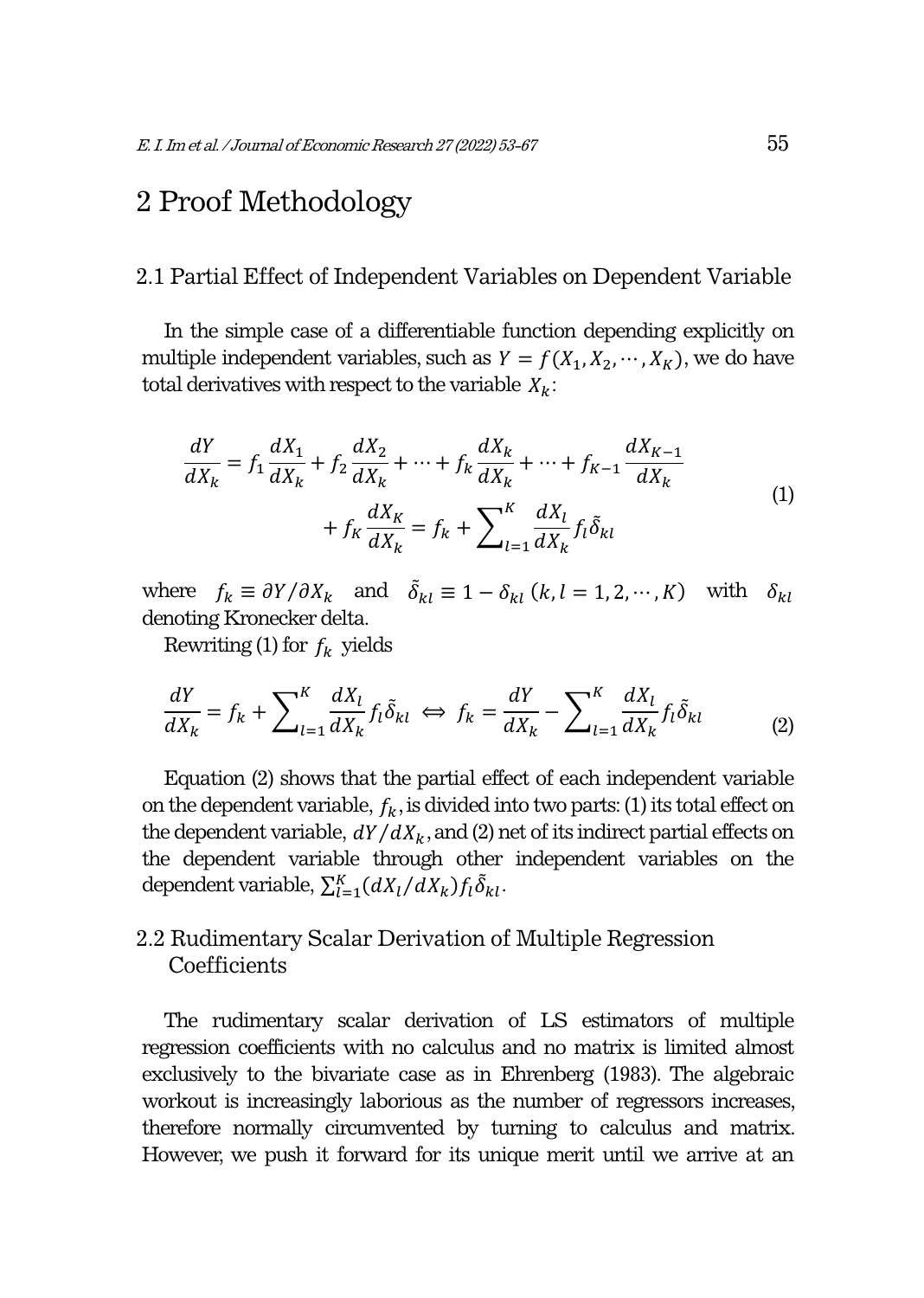equation system in exactly the same structure as (2) in three groups of LS estimators of regression coefficients: simple regression coefficients, multiple regression coefficients, and simple regression coefficients between regressors.

Writing the general form of a multiple linear regression model in terms of estimated coefficients and residuals,

$$
Y_i = b_0 + X_{1i}b_1 + \dots + X_{Ki}b_K + e_i = b_0 + \sum_{k=1}^{K} X_{ki}b_k + e_i
$$
  
\n
$$
i = 1, 2, \dots, n; \quad k = 1, 2, \dots, K; \quad n > K
$$
\n(3)

where  $Y_i$  is an observed regress and,  $X_{ki}$  is an observed *k-th* regressor,  $b_0$ is an estimated intercept,  $b_k$  is an estimated  $k$ -th (slope) coefficient, and  $e_i$ is an estimated residual.

Also, when centered observations of  $Y_i$  and  $X_{ki}$  with their respective sample means denoted by  $\bar{Y}$  and  $\bar{X}_k$  are defined as  $y_i = Y_i - \bar{Y}$  and  $x_{ki} =$  $X_{ki} - \bar{X}_k$ , respectively, the sample mean of equation (3) can be rewritten as  $\overline{Y} = b_0 + \sum_{k=1}^K \overline{X}_k b_k + \overline{e}.$ 

And then, in light of (3), we can show that the residual sum of squares  $(RSS)$  can be calculated as<sup>1</sup>

$$
RSS = \sum_{i=1}^{n} e_i^2 = \sum_{i=1}^{n} \left[ Y_i - \left( b_0 + \sum_{k=1}^{K} X_{ki} b_k \right) \right]^2
$$
  
\n
$$
= \sum_{i=1}^{n} \left[ \left( y_i - \sum_{k=1}^{K} x_{ki} b_k \right) + \bar{e} \right]^2
$$
  
\n
$$
= \sum_{i=1}^{n} \left( y_i - \sum_{k=1}^{K} x_{ki} b_k \right)^2 + n \bar{e}^2
$$
  
\n
$$
= \sum_{i=1}^{n} \left[ y_i - \left( \sum_{l=1}^{K} x_{li} b_l \tilde{\delta}_{kl} + x_{ki} b_k \right) \right]^2 + n \bar{e}^2
$$
  
\n
$$
= \sum_{i=1}^{n} \left[ \left( y_i - \sum_{l=1}^{K} x_{li} b_l \tilde{\delta}_{kl} \right)^2 \right]
$$
  
\n
$$
- 2x_{ki} \left( y_i - \sum_{l=1}^{K} x_{li} b_l \tilde{\delta}_{kl} \right) b_k + x_{ki}^2 b_k^2 \right] + n \bar{e}^2
$$
 (4)

<sup>&</sup>lt;sup>1</sup> The detailed formula is described in the Appendix.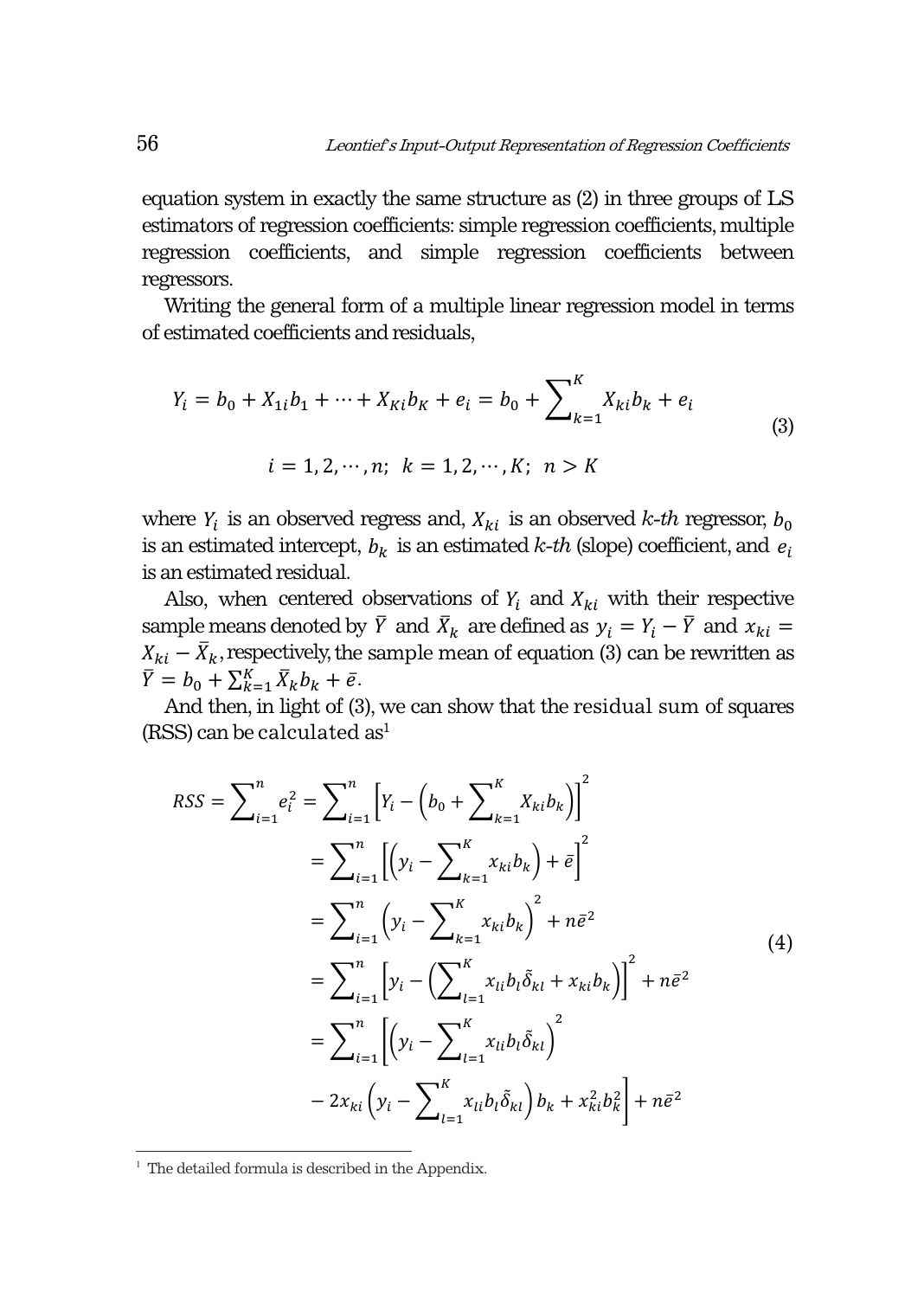$$
= \sum_{i=1}^{n} \left( y_i - \sum_{l=1}^{K} x_{li} b_l \tilde{\delta}_{kl} \right)^2
$$
  
+ 
$$
\left[ -2 \sum_{i=1}^{n} x_{ki} \left( y_i - \sum_{l=1}^{K} x_{li} b_l \tilde{\delta}_{kl} \right) \right] b_k
$$
  
+ 
$$
\left( \sum_{i=1}^{n} x_{ki}^2 \right) b_k^2 + n \bar{e}^2
$$
  
= 
$$
\pi_k + \tau_k b_k + \psi_k b_k^2 + n \bar{e}^2
$$
  
= 
$$
\pi_k - \frac{\tau_k^2}{4\psi_k} + \psi_k \left( b_k + \frac{\tau_k}{2\psi_k} \right)^2 + n \bar{e}^2
$$

where  $\pi_k = \sum_{i=1}^n (y_i - \sum_{l=1}^K x_{li} b_l \tilde{\delta}_{kl})^2$ ,  $\tau_k = -2 \sum_{i=1}^n x_{ki} (y_i - \sum_{l=1}^K x_{li} b_l \tilde{\delta}_{kl})$ , and  $\psi_k = \sum_{i=1}^n x_{ki}^2$ .

Now, it is clear from (4) that *RSS* reaches its minimum,  $\pi_k$  –  $(\tau_k^2/4\psi_k)$ , when

$$
b_k = -\frac{\tau_k}{2\psi_k}; \ \bar{e} = 0 \tag{5}
$$

because  $\psi_k = \sum_{i=1}^n x_{ki}^2 > 0$ .

Then, substituting  $\tau_k$  and  $\psi_k$  implicitly defined in (4) into  $b_k$  in (5) yields

$$
b_{k} = -\frac{\tau_{k}}{2\psi_{k}} = \frac{2\sum_{i=1}^{n} x_{ki} (y_{i} - \sum_{l=1}^{K} x_{li} b_{l} \tilde{\delta}_{kl})}{2\sum_{i=1}^{n} x_{ki}^{2}}
$$
  

$$
= \frac{\sum_{i=1}^{n} x_{ki} y_{i}}{\sum_{i=1}^{n} x_{ki}^{2}} - \frac{\sum_{i=1}^{K} \sum_{i=1}^{n} x_{ki} x_{li} b_{l} \tilde{\delta}_{kl}}{\sum_{i=1}^{n} x_{ki}^{2}}
$$
  

$$
= \frac{\sum_{i=1}^{n} x_{ki} y_{i}}{\sum_{i=1}^{n} x_{ki}^{2}} - \sum_{l=1}^{K} \left( \frac{\sum_{i=1}^{n} x_{ki} x_{li}}{\sum_{i=1}^{n} x_{ki}^{2}} \right) b_{l} \tilde{\delta}_{kl}
$$
  

$$
\equiv g_{k} - \sum_{l=1}^{K} c_{kl} b_{l} \tilde{\delta}_{kl}
$$
  
(6)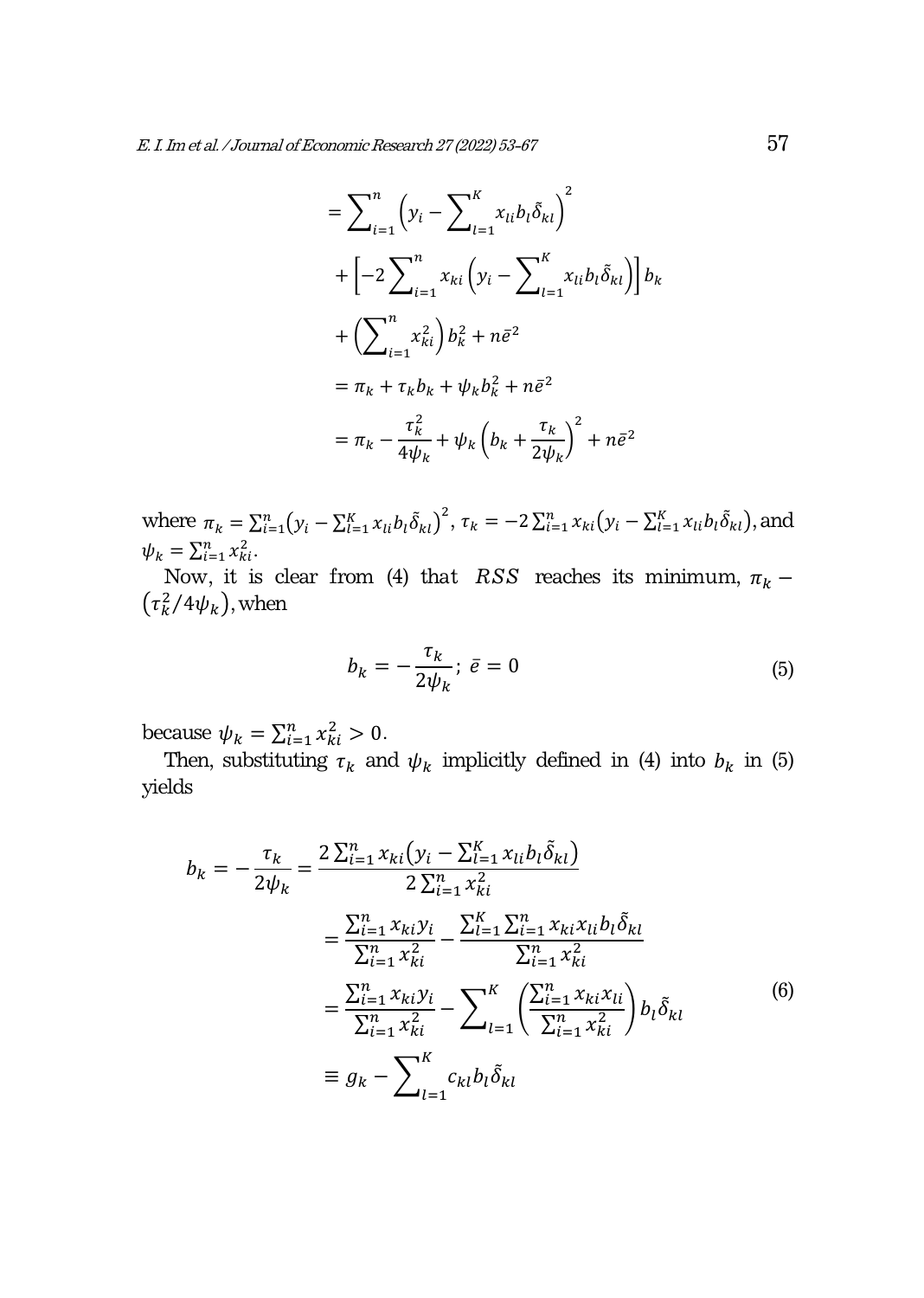where both  $g_k = \sum_{i=1}^n x_{ki} y_i / \sum_{i=1}^n x_{ki}^2$  and  $c_{kl} = \sum_{i=1}^n x_{ki} x_{li} / \sum_{i=1}^n x_{ki}^2$  are  $LS$  estimators of simple regression coefficients: the former results when  $Y$ is regressed on  $X_k$ , and the latter results when  $X_l$  is regressed on  $X_k$ , with the intercept retained in both cases.

It is rather clear from the comparison of (2) and (6) that LS estimators of multiple regression coefficients  $b_k$  ( $k = 1, 2, \dots, K$ ) in (6) depend on LS estimators of simple regression coefficients  $g_k$  in precisely the same way as partial derivatives  $f_k$  in (2) depend on total derivatives  $dY/dX_k$ , with  $c_{kl}$ in (6) playing the same role as  $dX_l/dX_k$  in (2). To wit, what  $b_k$  and  $g_k$  in (6) measure are exactly what  $f_k$  (partial impact) and  $dY/dX_k$  (total impact) in (2) measure. A couple of points may be noteworthy. First, the correspondence between (2) and (6) is the fact that  $b_k$  and  $g_k$  in (6) are outcomes of minimizing the sum of squared residuals, whereas  $f_k$  and  $dY/dX_k$  in (2) are not outcomes of minimization of any sort. Second, the correspondence holds for any given set of independent variables chosen and regardless of the functional form in (2).

#### 2.3 Leontief's I/O Representation of LS Estimators

The primary purpose of Section 2.2 was to obtain LS estimators of multiple regression coefficients in the same form as (2) but in terms of LS estimators of regression coefficients, which are indeed the solutions for multiple regression coefficients in *implicit* forms. With that accomplished, now the  $K$  simultaneous equations in  $K$  unknowns easily convert to a matrix equation, as shown below, which is Leontief's I/O model.

By stacking  $b_k$   $(k = 1, 2, \dots, K)$  in (6), we can easily convert the system of  $K$  linear equations to a matrix equation:

$$
\begin{pmatrix} b_1 \\ b_2 \\ \vdots \\ b_{K-1} \\ b_K \end{pmatrix} = \begin{pmatrix} g_1 \\ g_2 \\ \vdots \\ g_{K-1} \\ g_K \end{pmatrix} - \begin{bmatrix} 0 & c_{12} & \dots & c_{1(K-1)} & c_{1K} \\ c_{21} & 0 & \dots & c_{2(K-1)} & c_{2K} \\ \vdots & \vdots & \ddots & \vdots & \vdots \\ c_{(K-1)1} & c_{(K-1)2} & \dots & 0 & c_{(K-1)K} \\ c_{K1} & c_{K2} & \dots & c_{K(K-1)} & 0 \end{bmatrix} \begin{pmatrix} b_1 \\ b_2 \\ \vdots \\ b_K \end{pmatrix}
$$
(7)

which is equivalently rearranged to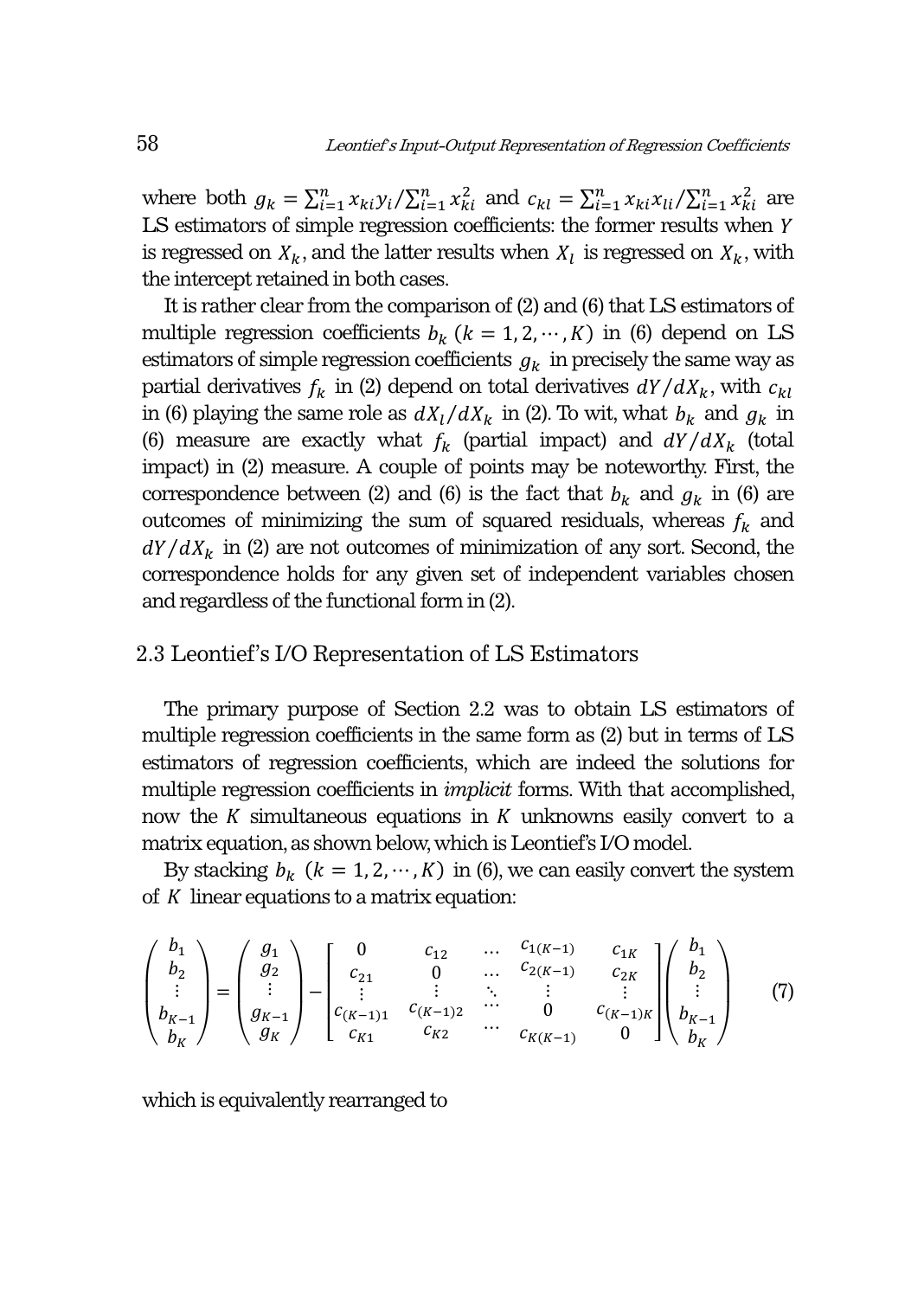$$
\begin{pmatrix} b_1 \\ b_2 \\ \vdots \\ b_{K-1} \\ b_K \end{pmatrix} = \begin{pmatrix} 1 & 0 & \cdots & 0 & 0 \\ 0 & 1 & \cdots & 0 & 0 \\ \vdots & \vdots & \ddots & \vdots & \vdots \\ 0 & 0 & \cdots & 1 & 0 \\ 0 & 0 & \cdots & 0 & 1 \end{pmatrix}
$$

$$
- \begin{bmatrix} 1 & c_{12} & \cdots & c_{1(K-1)} & c_{1K} \\ c_{21} & 1 & \cdots & c_{2(K-1)} & c_{2K} \\ \vdots & \vdots & \ddots & \vdots & \vdots \\ c_{(K-1)1} & c_{(K-1)2} & \cdots & 1 & c_{(K-1)K} \\ c_{K1} & c_{K2} & \cdots & c_{K(K-1)} & 1 \end{bmatrix} \begin{pmatrix} b_1 \\ b_2 \\ \vdots \\ b_{K-1} \\ b_K \end{pmatrix}
$$
(8)
$$
+ \begin{pmatrix} g_1 \\ g_2 \\ \vdots \\ g_{K-1} \\ g_K \end{pmatrix}
$$

Also, both  $g_k = \sum_{i=1}^n x_{ki} y_i / \sum_{i=1}^n x_{ki}^2$  and  $c_{kl} = \sum_{i=1}^n x_{ki} x_{li} / \sum_{i=1}^n x_{ki}^2$ can be rewritten in vectors for the notational economy as  $g_k =$  $x'_{k}y/x'_{k}x_{k}$ ;  $c_{kl} = x'_{k}x_{l}/x'_{k}x_{k}$   $(k, l = 1, 2, \cdots, K)$ , and we can rewrite (8) compactly in matrices,

$$
b = (I_K - C)b + g \equiv Ab + g \tag{9}
$$

which is, in essence, the same matrix equation as the original Leontief's I/O model with  $b$  corresponding to output vector,  $A$  to input coefficient matrix, and  $q$  to the primary input vector.

Then,  $L \equiv I_K - A$  is the so-called Leontief matrix, and we can rewrite (9) even more compactly in terms of  $L = C = [x'_k x_l / x'_k x_k]$  as

$$
Lb = g \Longrightarrow b = L^{-1}g \tag{10}
$$

where  $C = [x'_k x_l / x'_k x_k]$  is a square matrix whose  $(k, l)$ -th element is the LS estimator of regression coefficient that results when the regressor  $x_i$  is regressed on another regressor  $x_k$ , and so is *L* since  $L = C<sup>2</sup>$ .

<sup>&</sup>lt;sup>2</sup> Note that L is not symmetric in general since  $c_{kl} \neq c_{lk}$ :  $c_{kl} = x'_k x_l / x'_k x_k \neq x'_l x_k / x'_l x_l = c_{lk}$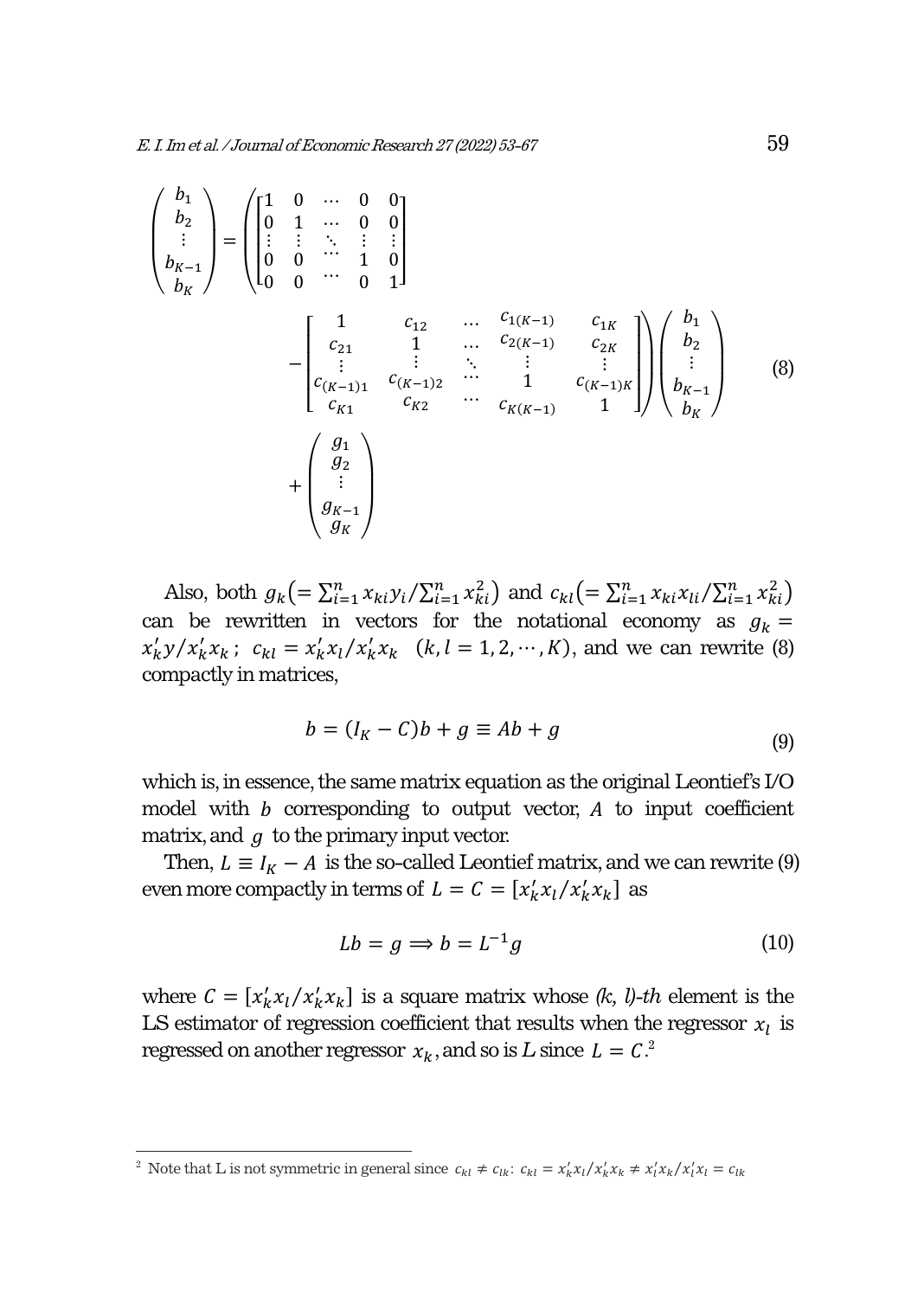#### 2.4 Positive Definite Leontief Matrix and Hawkins-Simon Condition

It is worth noting that Leontief's I/O model in our context is a particular case of the original Leontief's model in the sense that it consists of LS estimators of simple regression coefficients between regressors themselves. Furthermore, the Leontief matrix is positive definite, which is not the case in general with the original context of Leontief's I/O model, satisfying the so-called Hawkins-Simon condition (1949). Thus, we can state that if  $q$  is *non-negative* when off-diagonals of the Leontief matrix are all non-positive, then *b* is *non-negative*.<sup>3</sup>

To facilitate the proof for  $L > L_0$ , where " $>L$ " denotes Löwner ordering, we restructure the Leontief matrix equivalently. Since  $[\![\sqrt{x_i'x_l}]\!] =$  $[\![\sqrt{x_k'x_k}]\!] = [\![\sqrt{x_k'x_k}]\!]'$  for  $k, l = 1, 2, \cdots, K$  when  $[\![\cdot]\!]$  denotes diagonal matrix with the indexed argument representing the diagonal elements, we  $obtain<sup>4</sup>$ :

$$
L = C = \left[\frac{x'_k x_l}{x'_k x_k}\right] = \left[\sqrt{x'_k x_k}\right] \left(\left[\frac{1}{x'_k x_k}\right]\right] \left[\frac{x'_k x_l}{\sqrt{x'_k x_k}\sqrt{x'_l x_l}}\right] \right) \left[\sqrt{x'_l x_l}\right]
$$

$$
= \left[\sqrt{x'_k x_k}\right] \left(\left[\frac{1}{x'_k x_k}\right]\right] \left[\frac{x'_k x_l}{\sqrt{x'_k x_k}\sqrt{x'_l x_l}}\right] \right) \left[\sqrt{x'_k x_k}\right]
$$

$$
= \left[\sqrt{x'_k x_k}\right] \left(\left[\frac{1}{x'_k x_k}\right]\right] \left[\begin{array}{ccc} 1 & r_{12} & \dots & r_{1(K-1)} & r_{1K} \\ r_{21} & 1 & \dots & r_{2(K-1)} & r_{2K} \\ \vdots & \vdots & \ddots & \vdots & \vdots \\ r_{K-1} & r_{K-1} & 1 & r_{K-1} \\ r_{K1} & r_{K2} & \dots & r_{K(K-1)} & 1 \end{array}\right] \right) \left[\sqrt{x'_k x_k}\right]'
$$
(11)
$$
\equiv D^{1/2}(D^{-1}R)D^{1/2'}
$$

In (11),  $D = \llbracket x'_k x_k \rrbracket$  is a positive definite diagonal matrix. In addition, since we already know that  $\llbracket 1/\sqrt{x_i'x_i} \rrbracket = \llbracket 1/\sqrt{x_k'x_k} \rrbracket$  for  $k, l = 1, 2, \dots, K$ , we obtain:

<sup>&</sup>lt;sup>3</sup> This statement also holds for *non-positive* (in place of *non-negative*) as well in light of (10):  $Lb =$ 

 $g \Leftrightarrow L(-b) = (-g)$ .<br>
<sup>4</sup> If  $r_{kl} = 0$  in (11) for all k,  $l (= 1, 2, \dots, K; k \neq l)$ , then  $R = L = I_K$ .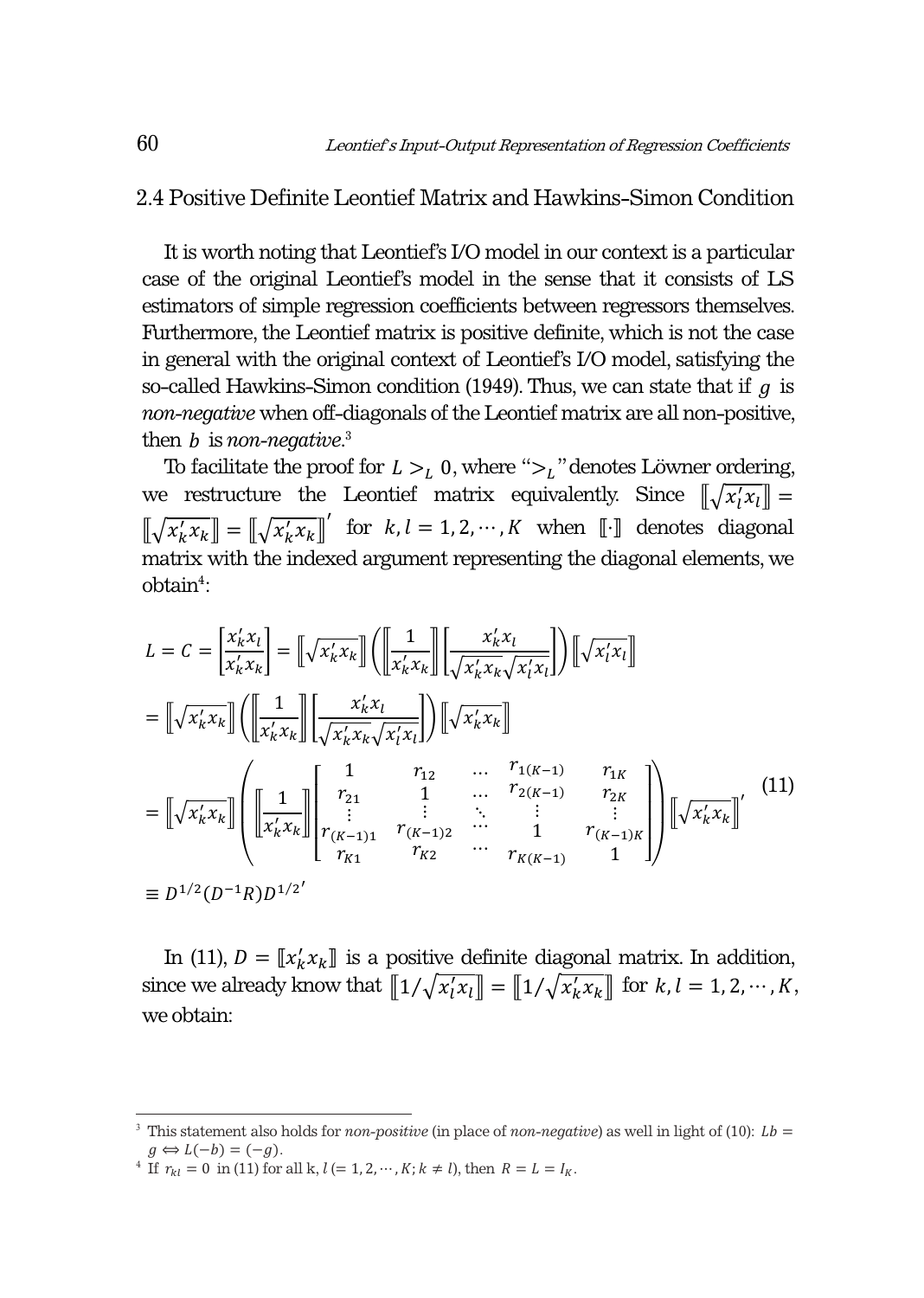$$
R \equiv \left[ \frac{x'_k x_l}{\sqrt{x'_k x_k} \sqrt{x'_l x_l}} \right] = \left( x \left[ \frac{1}{\sqrt{x'_k x_k}} \right] \right)' \left( x \left[ \frac{1}{\sqrt{x'_l x_l}} \right] \right)
$$

$$
= \left( x \left[ \frac{1}{\sqrt{x'_k x_k}} \right] \right)' \left( x \left[ \frac{1}{\sqrt{x'_k x_k}} \right] \right) \geq_L 0
$$
(12)

where  $x (n \times K)$  denotes centered observation matrix for  $K$  regressors whereas  $x_k$  ( $n \times 1$ ) and  $x_l$  ( $n \times 1$ ) are its *k-th* and *l-th* column vectors, respectively. Furthermore, under the assumption of  $r_{kl}^2 < 1$  ( $k \neq l$ ) as usual in practice, *R* becomes positive definite:  $R > L_0$ .

Given *D* and *R*, both symmetric and positive definite, eigenvalues of  $D^{-1}R$  are identical with those of  $D^{-1/2}RD^{-1/2}$  in light of (18.79) in Puntanen et al. (2011), i.e.  $\lambda_k(D^{-1}R) = \lambda_k(D^{-1}/2RD^{-1}/2})$  for  $k =$ 1, 2, …, K where  $\lambda_k(\cdot)$  denotes the *k-th* largest eigenvalue of the argument matrix.

In addition, from  $\lambda_k(D^{-1}R) = \lambda_k(D^{-1/2}RD^{-1/2})$ , we readily follow:

$$
D^{-1/2}RD^{-1/2} = (D^{-1/2}R^{1/2})(D^{-1/2}R^{1/2})' >_L 0
$$
  
\n
$$
\Leftrightarrow \lambda_k(D^{-1/2}RD^{-1/2}) > 0 \Leftrightarrow \lambda_k(D^{-1}R) > 0 \Leftrightarrow D^{-1}R >_L 0
$$
 (13)

Also, from  $L = D^{1/2}(D^{-1}R)D^{1/2}$  for  $k = 1, 2, \dots, K$  in (11) in light of (13),

$$
L >_L 0 \tag{14}
$$

which implies that all principal minors of  $L$ ,  $|\tilde{L}_k|$ , are positive, and all eigenvalues are positive:

$$
|\tilde{L}_k| > 0 \iff \lambda_k(L) > 0 \quad (k = 1, 2, \cdots, K)
$$
 (15)

Finally, equation (15) confirms that the Hawkins-Simon condition is satisfied. Note that if regressors are all independent of each other,  $r_{kl} = 0$ for all  $k, l = 1, 2, \dots, K$  ( $k \neq l$ ), then Leontief matrix is reduced to identity matrix:  $L = I_K$  so that  $b = g$ , or  $b_k = g_k$ .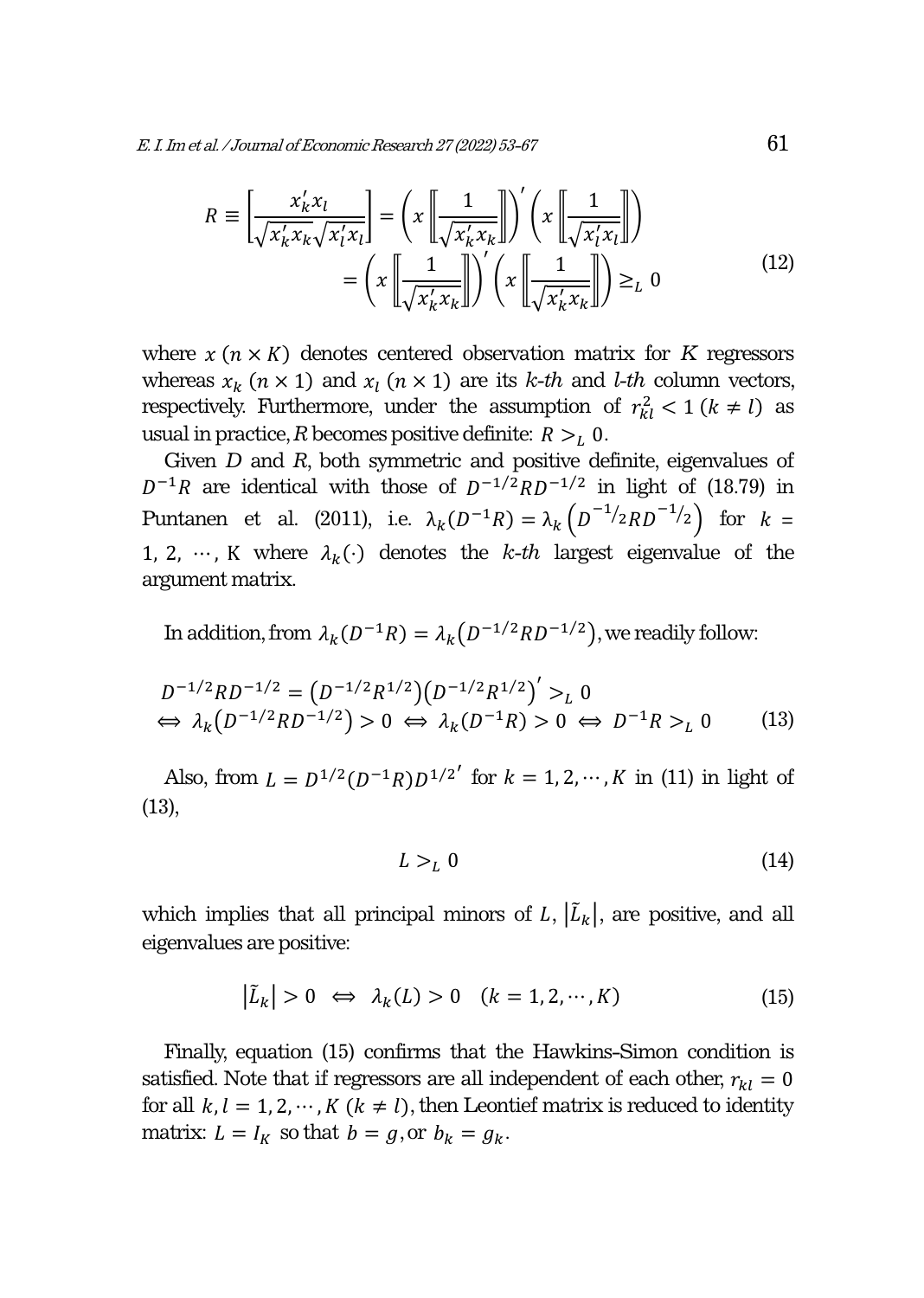### 2.5 Cramer/Leontief Theorem Alternative to Frisch/Waugh/Lovell Theorem

Each element in the multiple regression coefficient vector is represented by

$$
b_k = (x'_k M_{z_k} x_k)^{-1} x'_k M_{z_k} y
$$
\n(16)

where  $M_{z_k} = I_{K-1} - z_k (z'_k z_k)^{-1} z'_k$  in which  $z_k (n \times (K-1))$  denotes  $x (n \times K)$  with  $x_k (n \times 1)$  column eliminated, for  $k = 1, 2, \dots, K$ .

This rather concise representation is credited to the papers by Frisch and Waugh (1933) and Lovell (1963), and stated in their honor as Frisch/Waugh/Lovell Theorem in Lovell (2008).

An equally concise analytical expression in terms of Leontief matrix *L* is readily obtained from (10) by Cramer's rule.

$$
b_k = \left| L_{(k,g)} \right| / |L| \tag{17}
$$

where  $L_{(k,q)}$  ( $K \times K$ ) denotes the Leontief matrix with its  $k$ -th column replaced by LS estimator of simple regression coefficient vector  $g$  in (9), for  $k = 1, 2, \cdots, K^{5}$ 

Since both alternative representations of  $b_k$  look quite dissimilar to each other, a formal proof of their equivalence may have its own merit. To facilitate a short-cut proof of their equivalence, define a diagonal matrix of order  $K$ :

$$
V \equiv \begin{bmatrix} x_1' x_1 & 0 & \cdots & 0 & 0 \\ 0 & x_2' x_2 & \cdots & 0 & 0 \\ \vdots & \vdots & \ddots & \vdots & \vdots \\ 0 & 0 & \cdots & x_{K-1}' x_{K-1} & 0 \\ 0 & 0 & \cdots & 0 & x_K' x_K \end{bmatrix}
$$
(18)

Then, the LS estimator of multiple regression coefficient vector in (10) can be expressed alternatively as

 $5$  Note that Leontief matrix  $L$  has a virtue of having all of its components represented by a simple general expression:  $L = [x_k' x_l / x_k' x_k]$   $(k, l = 1, 2, \cdots, K)$ .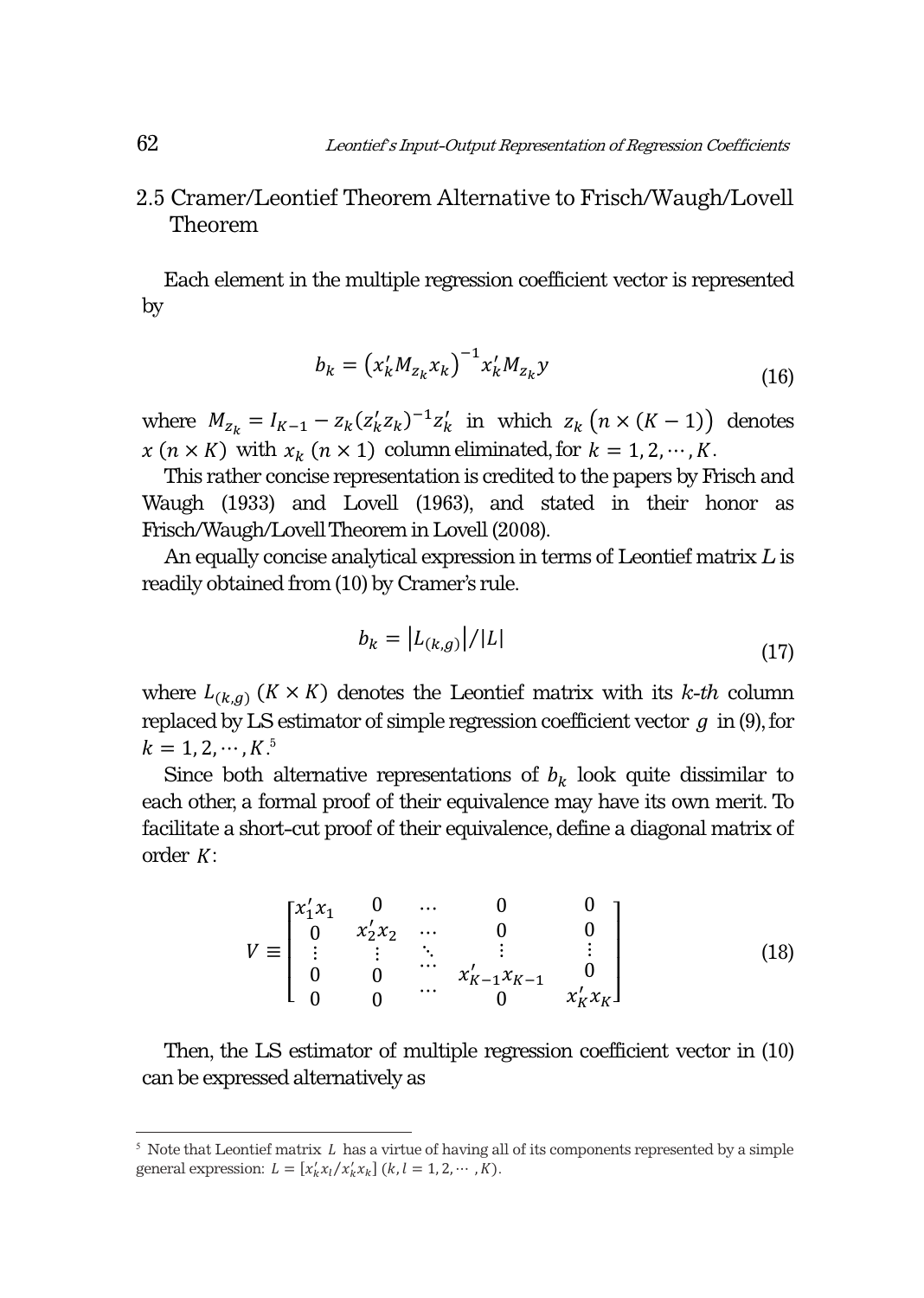$$
b = L^{-1}g = (VL)^{-1}Vg
$$
  
\n
$$
= \begin{bmatrix} x'_1x_1 & x'_1x_2 & \dots & x'_1x_{K-1} & x'_1x_K \\ x'_2x_1 & x'_2x_2 & \dots & x'_2x_{K-1} & x'_2x_K \\ \vdots & \vdots & \ddots & \vdots & \vdots \\ x'_{K-1}x_1 & x'_{K-1}x_2 & \dots & x'_{K-1}x_{K-1} & x'_{K-1}x_K \\ x'_Kx_1 & x'_Kx_2 & \dots & x'_Kx_{K-1} & x'_Kx_K \end{bmatrix}^{-1} \begin{pmatrix} x'_1y \\ x'_2y \\ \vdots \\ x'_{K-1}y \\ x'_Ky \end{pmatrix}
$$
 (19)  
\n
$$
= [x'x]^{-1}x'y
$$

Then, partitioning  $x (n \times K)$  into  $x = [x_k \ z_k]$  where  $x_k (n \times 1)$ denotes *k-th* column vector in x whereas  $z_k$   $(n \times (K-1))$  denotes x with a column vector  $x_k$  excluded, we can re-express  $b$  in (19) as

$$
b = \begin{pmatrix} b_k \\ b_z \end{pmatrix} = \begin{bmatrix} x'_k x_k & x'_k z_k \\ z'_k x_k & z'_k z_k \end{bmatrix}^{-1} \begin{pmatrix} x'_k y \\ z'_k y \end{pmatrix}
$$
 (20)

Applying Cramer's rule to  $(20)$ , for  $k = 1, 2, \dots, K$ , yields

$$
b_{k} = \begin{vmatrix} x_{k}'y & x_{k}'z_{k} \\ z_{k}'y & z_{k}'z_{k} \end{vmatrix} / \begin{vmatrix} x_{k}'x_{k} & x_{k}'z_{k} \\ z_{k}'x_{k} & z_{k}'z_{k} \end{vmatrix} = \frac{x_{k}'y - x_{k}'z_{k}(z_{k}'z_{k})^{-1}z_{k}'y}{x_{k}'x_{k} - x_{k}'z_{k}(z_{k}'z_{k})^{-1}z_{k}'x_{k}} = \frac{x_{k}'[I_{n} - z_{k}(z_{k}'z_{k})^{-1}z_{k}']y}{x_{k}'[I_{n} - z_{k}(z_{k}'z_{k})^{-1}z_{k}']x_{k}} = (x_{k}'M_{z_{k}}x_{k})^{-1}x_{k}'M_{z_{k}}y
$$
(21)

in which the second equality is based on the general formula for determinants of partitioned matrices and  $M_{z_k}$  is as defined earlier in (16).

# 3. Results and Discussion: Summary in Theorems and Corollaries

Key theorems and corollaries in this section heretofore may be summarized as follows without repeating the proofs already provided and notational definitions already made where appropriate.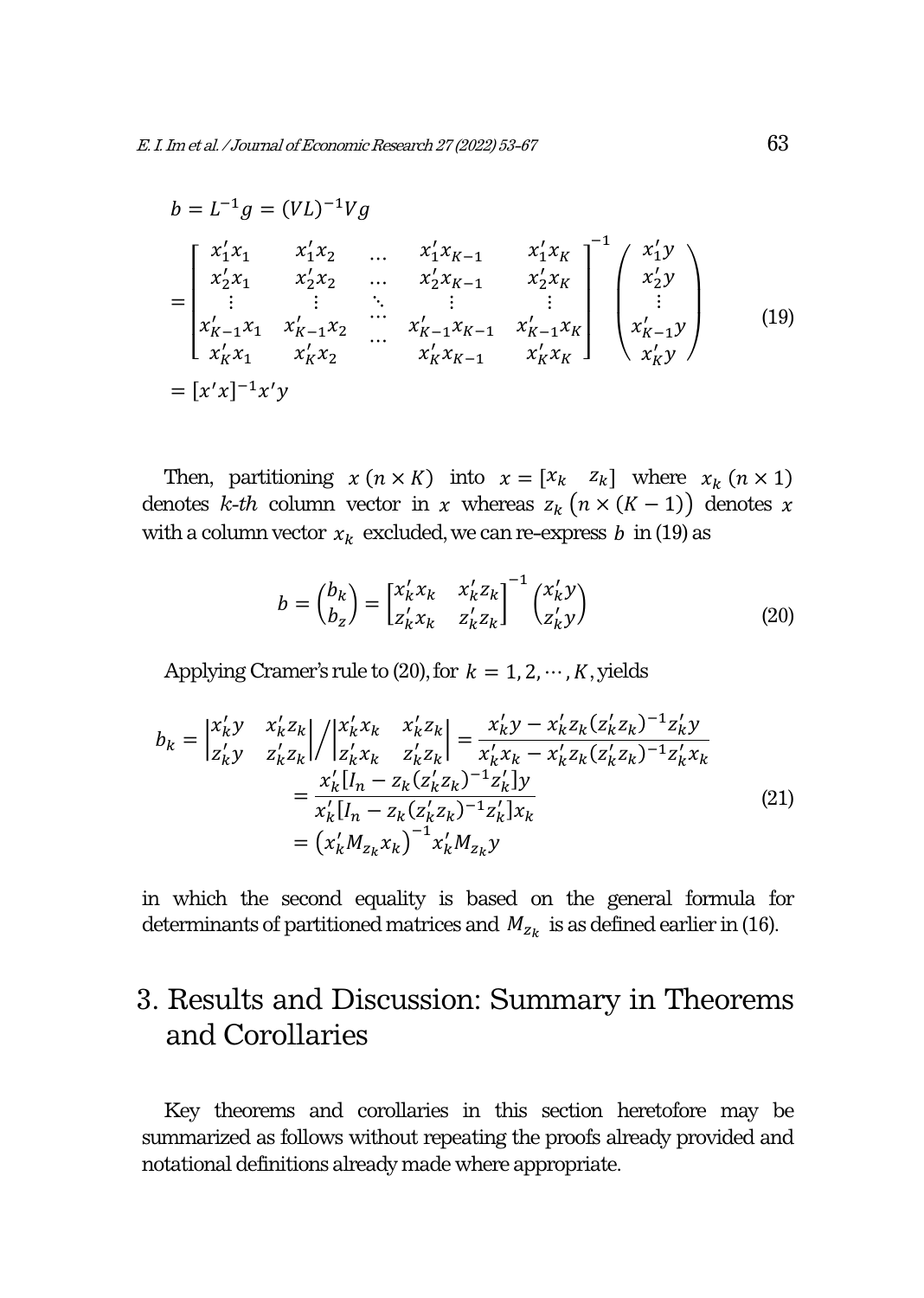#### **Theorem 1 (Correspondence):**

Given the number of regressors  $K(\geq 1)$  in LS estimation, let  $b_k$  denote LS estimator of  $k-th$  multiple regression coefficient,  $g_k$  the simple regression counterpart, and  $c_{kl}$  LS estimator of simple regression coefficients between the regressors, and  $\delta_{kl} \equiv 1 - \delta_{kl}$  with  $\delta_{kl}$  denoting Kronecker delta. Then,

$$
b_k = g_k - \sum_{l=1}^{K} c_{kl} b_l \tilde{\delta}_{kl} \quad (k, l = 1, 2, \cdots, K)
$$

The structure of which is exactly the same as the one relating partial derives  $(f_k)$ , total derivatives  $(dY/dX_k)$ , and total derivatives between independent variables  $\left(\frac{dX_l}{dX_k}\right)$  of the general function  $f(X_1, X_2, \dots, X_k)$ :

$$
f_k = \frac{dY}{dX_k} - \sum_{l=1}^{K} \frac{dX_l}{dX_k} f_l \delta_{kl} \quad (k, l = 1, 2, \cdots, K)
$$

#### **Theorem 2 (Leontief's I/O Representation):**

Let  $b(K \times 1)$  and  $g(K \times 1)$  define LS estimators of multiple and simple regression coefficient vectors, respectively. Then, the multiple regression coefficient vectors can be represented concisely as Leontief's I/O model:

$$
Lb = g \iff b = L^{-1}g
$$

where Leontief matrix is defined as  $L = [x'_k x_l / x'_k x_k]$   $(k, l = 1, 2, \dots, K)$ .

#### **Theorem 3 (Positive Definite Leontief Matrix):**

Under the assumption of  $r_{kl}^2 < 1$  ( $k \neq l$ ), Leontief matrix in the context of LS estimators:

$$
L = [x'_k x_l / x'_k x_k] \quad (k, l = 1, 2, \cdots, K)
$$

is positive definite, thereby satisfying the Hawkins-Simon condition.

#### **Corollary 1 (Cramer/Leontief Synthesis):**

LS estimators of individual multiple regression coefficients can be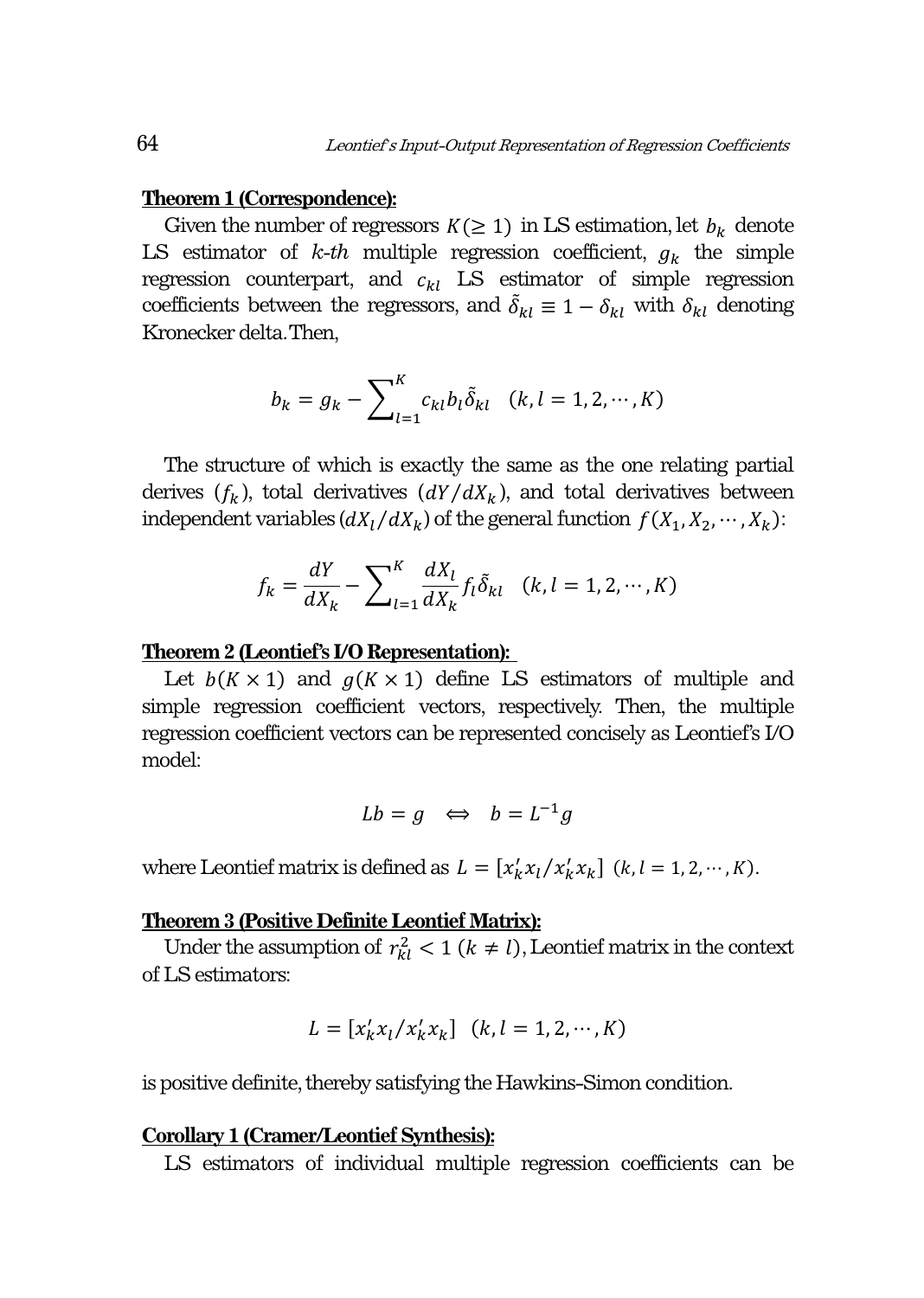expressed as

$$
b_k = |L_{(k,g)}| / |L| \quad (k = 1, 2, \cdots, K)
$$

where  $L_{(k,g)}$  denotes the Leontief matrix  $L = [x'_k x_l / x'_k x_k]$  with its *k-th* column replaced by LS estimator of simple regression coefficient vector  $q$ , which is equivalent to

$$
b_k = \left(x_k' M_{z_k} x_k\right)^{-1} x_k' M_{z_k} y
$$

as in Frisch/Waugh/Lovell Theorem.

# 4. Conclusion

This study used a rudimentary scalar approach with no calculus and no matrix in deriving implicit solutions for LS estimators of multiple regression coefficients that easily convert to a matrix equation. Thus, the obtained matrix equation turned out to be Leontief's I/O model in which LS estimators of multiple regression coefficients and their simple counterparts, respectively, correspond to outputs and primary inputs. This connectivity implies that the net effects of final demand on the output, the average marginal effects, provided by the I/O matrix can be identified by LS estimators of multiple regression coefficients. Subsequently, we showed that the Leontief matrix is positive definite unless regressors are perfectly linear. As a consequence, the Hawkins-Simon condition is satisfied, which implies that signs of simple regression coefficients are all non-negative (or non-positive) with all non-positive off-diagonals in the Leontief matrix, the signs of their multiple regression counterparts are also non-negative (or non-positive). In addition, we derived the Cramer/Leontief version of analytical expression of LS estimators of multiple regression coefficients as an alternative to that of the Frisch/Waugh/Lovell theorem, which may have its own analytical virtue.

In sum, this study formally establishes tight connectivity between LS estimators and Leontief's I/O model that has never been elaborated elsewhere in previous literature. We expect that this connectivity will help to understand Leontief's I/O model and further increase accessibility to this model. In addition, this study will contribute to broadening the scope of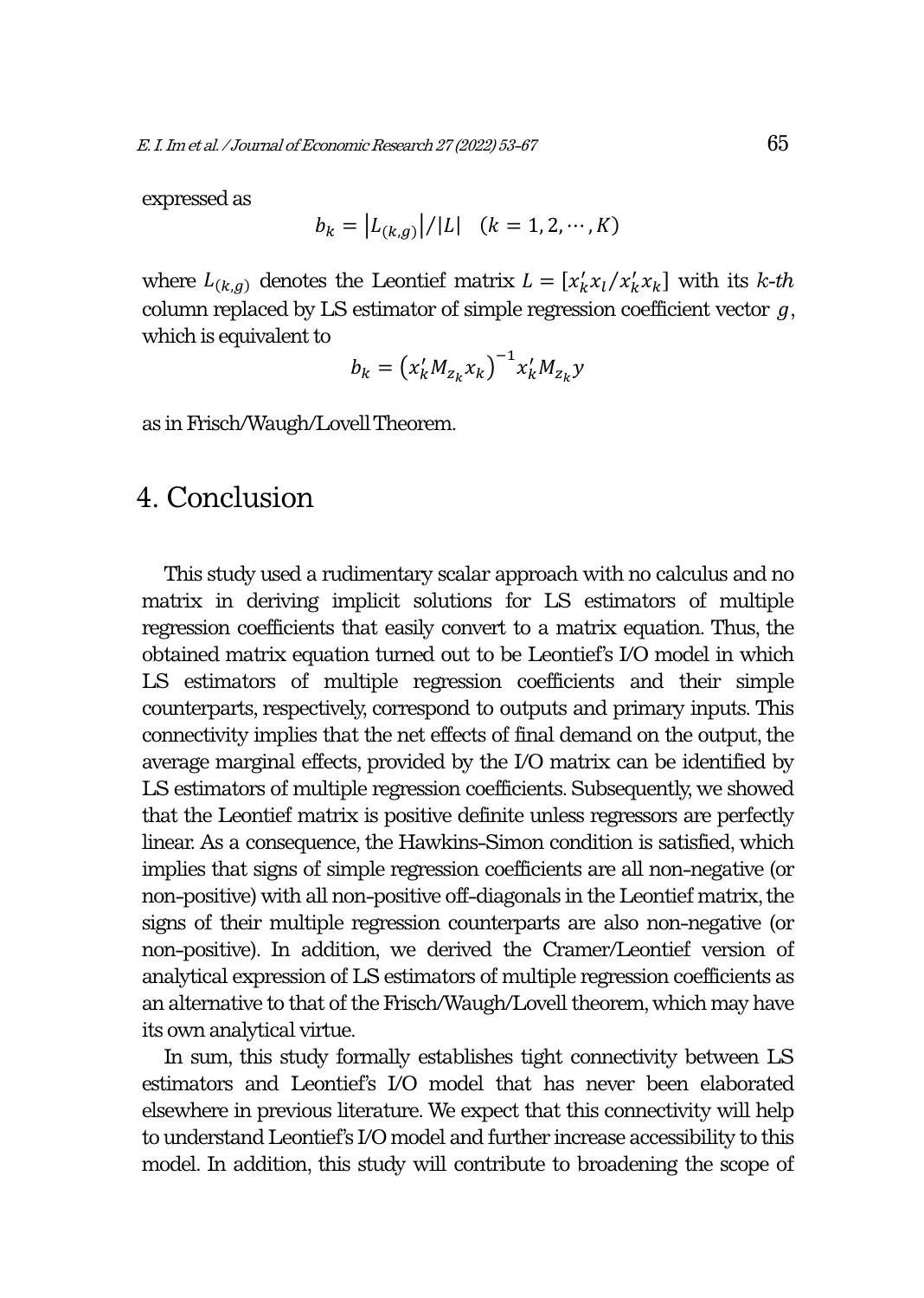understanding of the Leontief matrix by identifying the condition that satisfies the Hawkins-Simon condition, as well as by presenting the Cramer/Leontief Theorem as an alternative to the Frisch/Waugh/Lovell Theorem.

#### References

- Ehrenberg, A.S.C., "Deriving the least squares regression equation," *The American Statistician* 37(3), 1983, 232-232.
- Frisch, R. and F.V. Waugh, "Partial time regressions as compared with individual trends," *Econometrica: Journal of the Econometric Society* 1(4), 1933, 387-401.
- Hawkins, D. and H.A. Simon, "Note: some conditions of macroeconomic stability," *Econometrica, Journal of the Econometric Society* 17(3), 1949, 245-248.
- Leontief, W.W., "Quantitative Input and Output relations in the Economic System of the United States," *The Review of Economic Statistics* 18(3), 1936, 105–125.
- Leontief, W.W., *The structure of American economy, 1919-1939: an empirical application of equilibrium analysis* (No. HC106. 3 L3945 1951), 2nd ed. Oxford University Press, 1951.
- Massón-Guerra, J.L., "The Multipliers and Key Sectors of Entrepreneurship Spillover: An input-output approach (October 9, 2008)," Available at SSRN 1281429: https://ssrn.com/abstract=1281429 or http://dx.doi.org/10.2139/ssrn.1281429, 2008.
- Lovell, M.C., "Seasonal adjustment of economic time series and multiple regression analysis," *Journal of the American Statistical Association* 58(304), 1963, 993-1010.
- Lovell, M. C., "A simple proof of the FWL theorem," *The Journal of Economic Education* 39(1), 2008, 88-91.
- Puntanen, S., Styan, G.P., and J. Isotalo, *Matrix tricks for linear statistical models: our personal top twenty*. Springer Science & Business Media, 2011.